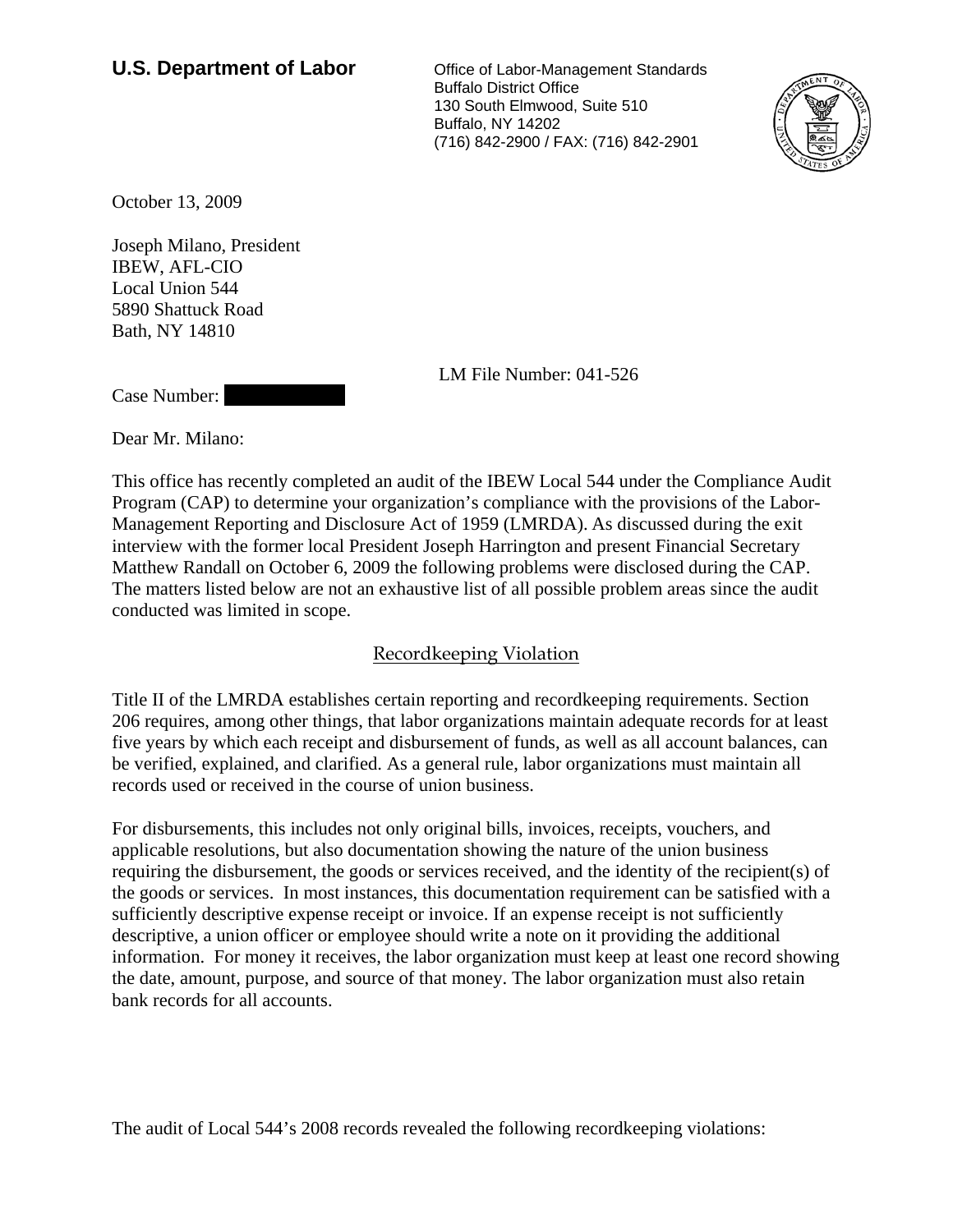Mr. Joseph Milano October 13, 2009 Page 2 of 3

## General Expenses

Local 544 did not create or maintain adequate documentation for payments to Financial Secretary Matthew Randall and President Joseph Harrington totaling \$417.19. There was no supporting documentation or detailed explanation accompanying the vouchers that were submitted for payments to these officers.

As previously noted above, labor organizations must retain original receipts, bills, and vouchers for all disbursements. The president and treasurer (or corresponding principal officers) of your union, who are required to sign your union's LM report, are responsible for properly maintaining union records.

Based on your assurance that Local 544 will retain adequate documentation in the future, OLMS will take no further enforcement action at this time regarding the above violations.

## Reporting Violations

The audit disclosed a violation of LMRDA Section 201(b), which requires labor organizations to file annual financial reports accurately disclosing their financial condition and operations. The Labor Organization Annual Report Form LM-3 filed by Local 481 for fiscal year ending December 31, 2008, was deficient in that:

1. Cash Reconciliation

It appears that the cash figures reported in Item 25, are not the cash figures according to the union's books after reconciliation to the bank statements. The instructions for Item 25 state that the union should enter the total of all the organization's cash on hand and on deposit which includes Certificates of Deposit (CD's) and any interest credited to the organization's account(s). Local 544 had two CD's totaling \$27,093 misreported in Item 28 (Investments). Additionally, Local 544 earned \$300.52 in interest and dividends but reported \$73 in Item 41 (Interest and Dividends).

2. Informational Items

It was revealed during the opening interview that some of the union's records are kept by Recording Secretary Ed Sunderlin at a different location (Buffalo, NY) than the one reported on the LM-3. Item 9 on the LM-3 asks if the organization's records are kept at the mailing address in Item 8. The union answered "Yes." If the recording secretary continues to maintain union records at his address, on future reports answer "No" to Item 9 and note in Item 56 where the records are kept.

I am not requiring that Local 544 file an amended LM report for 2008 to correct the deficient items, but Local 544 has agreed to properly report the deficient items on all future reports it files with OLMS.